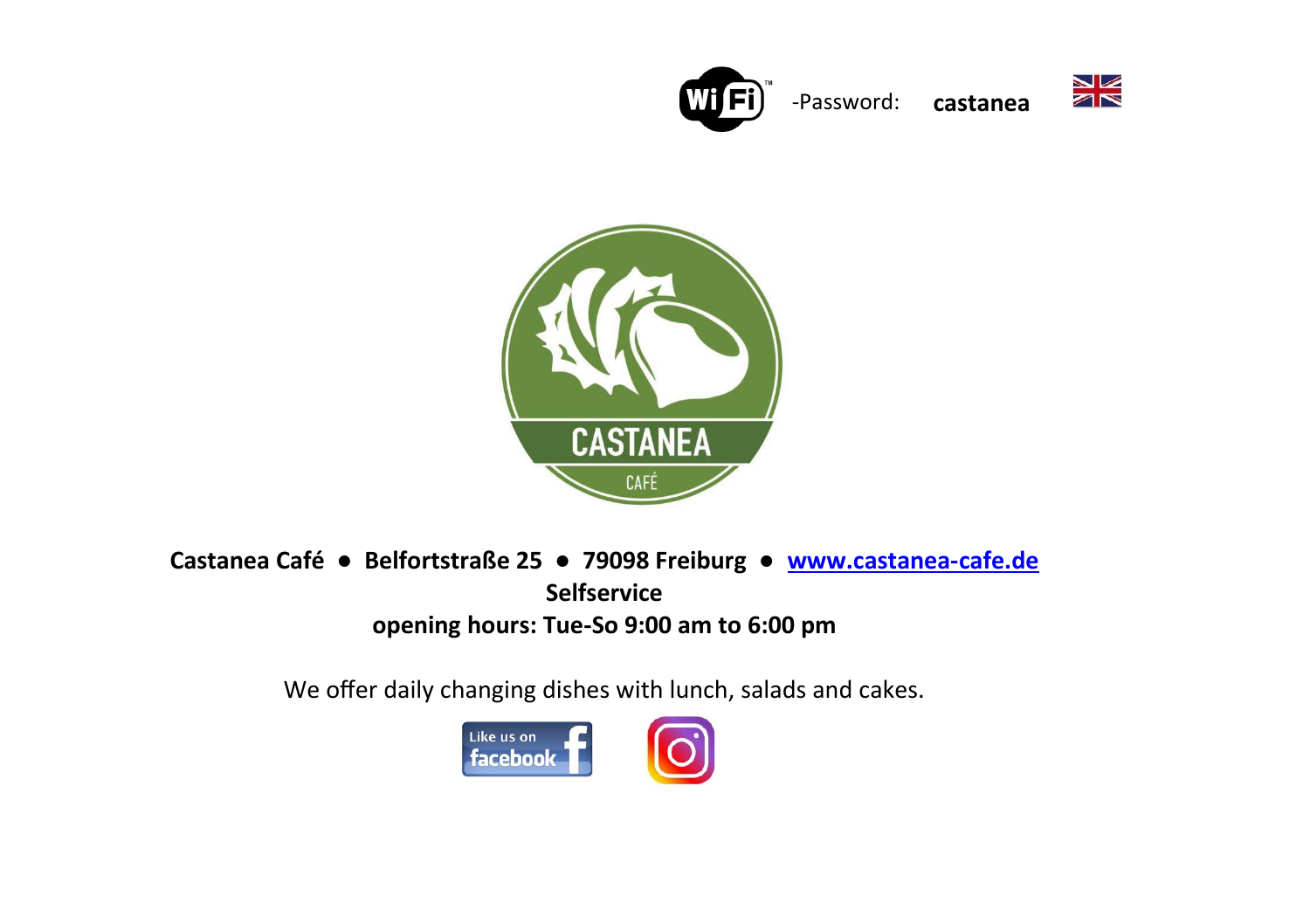### **Hot drinks**

*Also available with lactose free milk, oat milk or soyamilk*[6] *(at no extra charge)*

| $Coffee_{[11]}$                                  | small | 2,4 |
|--------------------------------------------------|-------|-----|
|                                                  | large | 3,2 |
| Cappuccino [G,11]                                | small | 3,1 |
|                                                  | large | 3,8 |
| Flat White[G,11]                                 |       | 3,8 |
| Cortado <sub>[G,11]</sub>                        |       | 3,8 |
| Milkcoffee [G,11]                                |       | 3,8 |
| Espresso <sub>[11]</sub>                         |       | 2,2 |
| Espresso Double[11]                              |       | 3,2 |
| Espresso Macchiato [G,11]                        |       | 2,4 |
| Latte Macchiato [6,11]                           |       | 3,9 |
| Caramel Macchiato <sub>[6,11]</sub>              |       | 3,9 |
| Café Americano [6,11]                            |       | 2,8 |
| Iced Coffee [C,G,3] with Vanillaice or ice cubes |       | 4,8 |
| Decoffeinated Coffee[11]                         | small | 2,4 |
|                                                  | large | 3,2 |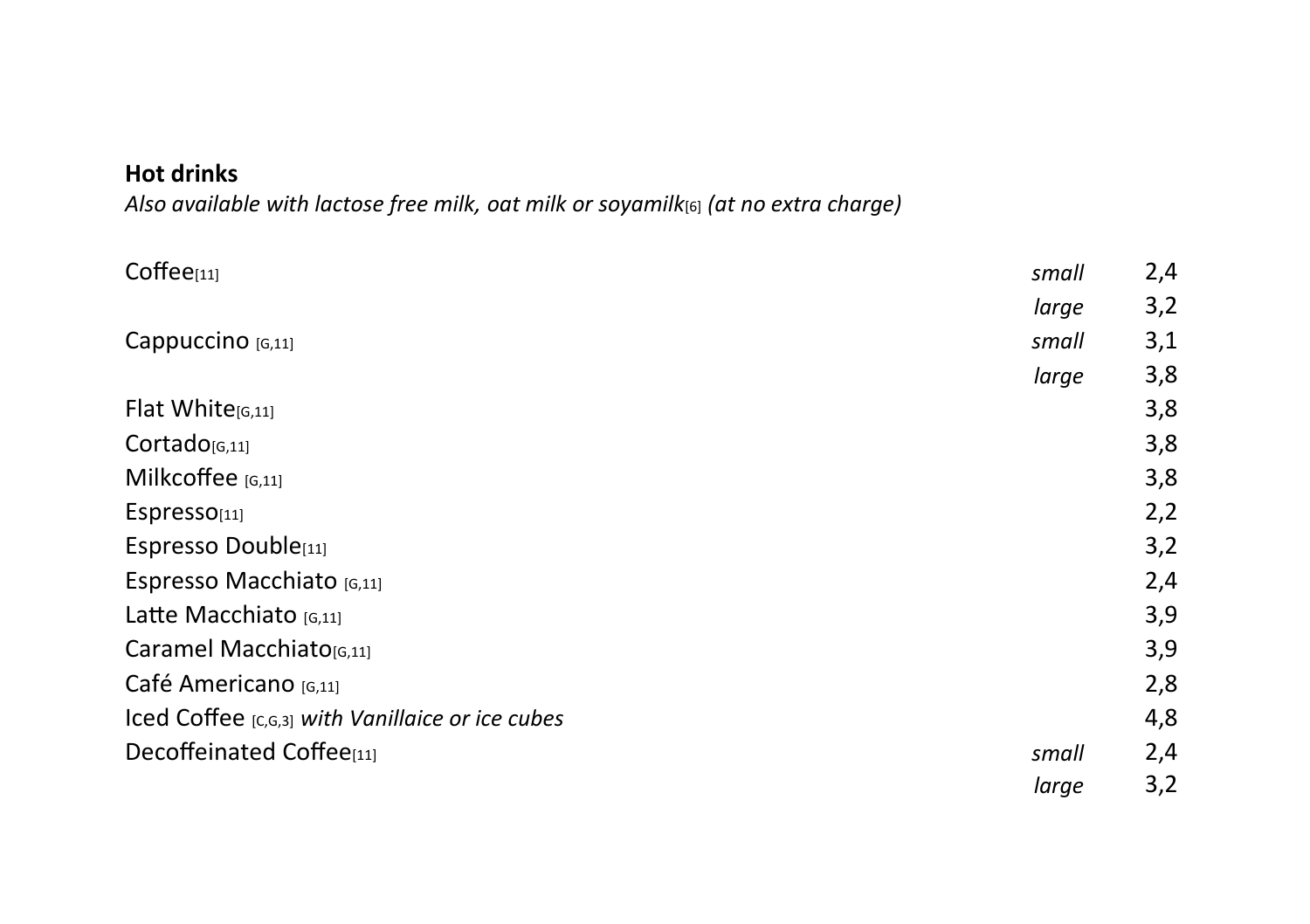| <b>Homemade Chai Latte</b>                  |                                 |     |
|---------------------------------------------|---------------------------------|-----|
| Castanea Chai Latte [6]                     |                                 | 4,5 |
| Iced Chai Latte [G]                         |                                 | 4,5 |
| Chai Latte Special with Espresso shot [G11] |                                 | 4,9 |
| <b>Hot Chocolate</b>                        |                                 |     |
| Dark Chocolate [G]                          |                                 | 3,9 |
| White Chocolate [G]                         |                                 | 3,9 |
| Portion Cream [G]                           |                                 | 0,5 |
| Tea                                         |                                 |     |
| various Sorts                               |                                 |     |
|                                             | Glas of Tea                     | 2,9 |
|                                             | Pot of Tea                      | 3,9 |
|                                             | Glass of fresh mint or herb tea | 3,9 |

Pot of fresh mint or herb tea 4,9

# **Homemade Cake**

*Every day there is a variety of fresh and tasty cakes! Just ask at the counter.*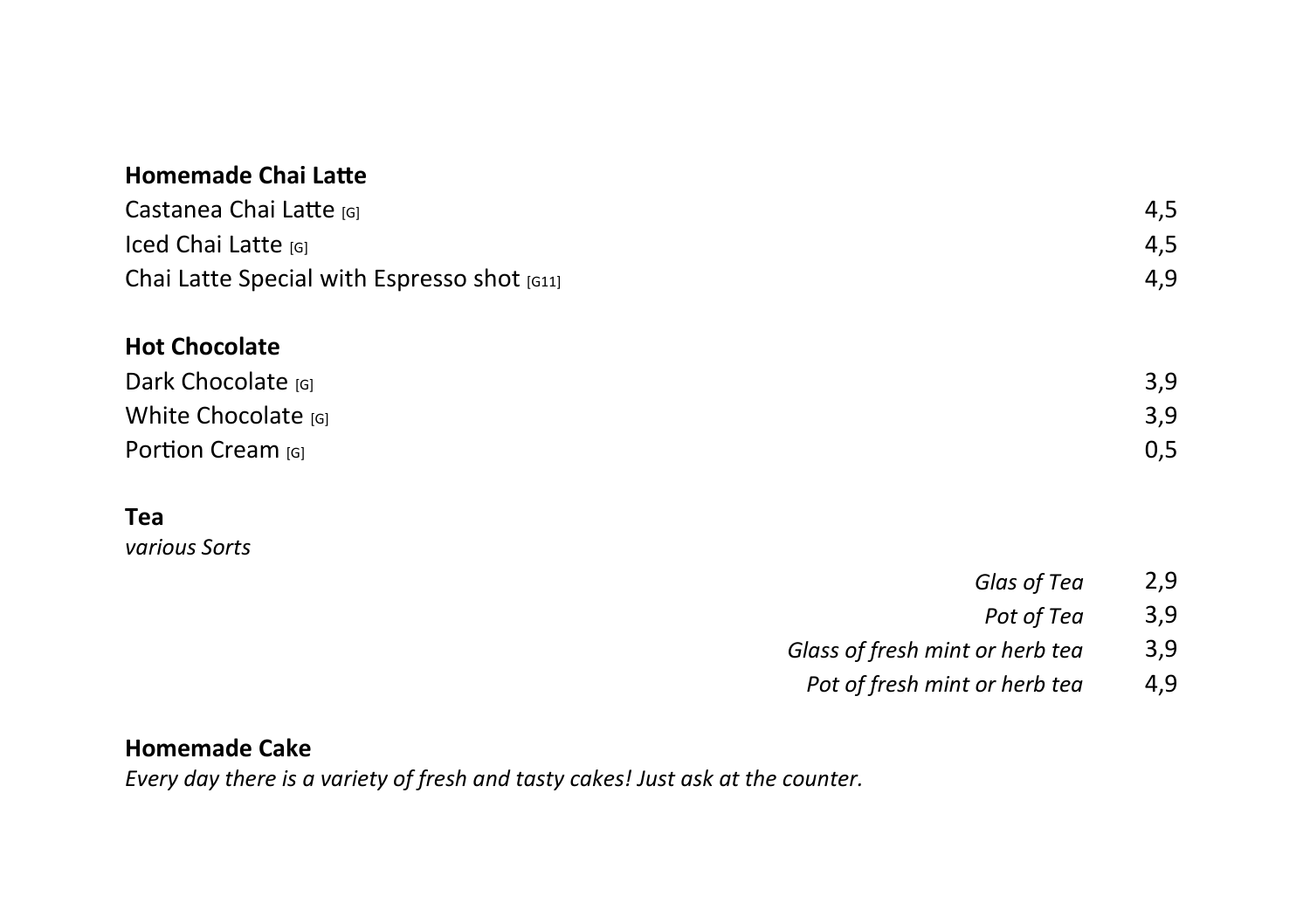| <b>Cold Drinks</b>                                              |                     |     |
|-----------------------------------------------------------------|---------------------|-----|
| Castanea Iced Tea                                               | 0,41                | 4,9 |
| Castanea Lemonade                                               | 0,41                | 4,9 |
| Tablewater non carbonated or sparkling                          | 0,41                | 2,4 |
| Fritz-Kola $[1,5,11]$                                           | 0,331               | 2,9 |
| mawa-mate $[1,5,11]$                                            | 0,331               | 3,2 |
| Coca-Cola [1,5,11], Coca-Cola Zero [1,5,10,11]                  | 0,51                | 2,9 |
| Schorlen (Juice and Water)                                      | $0,21/0,31$ 2,6/3,6 |     |
| Cherry, Currant, Passion Fruit, Mango, Orange, Apple unfiltered |                     |     |

| Pink Grapefruit      | Sparkling Wine without Alcohol with Grapefruit and Mint | 5,9 |
|----------------------|---------------------------------------------------------|-----|
| Hugo without Alcohol | With Lime, Mint and Elderblossomsirup                   | 5,9 |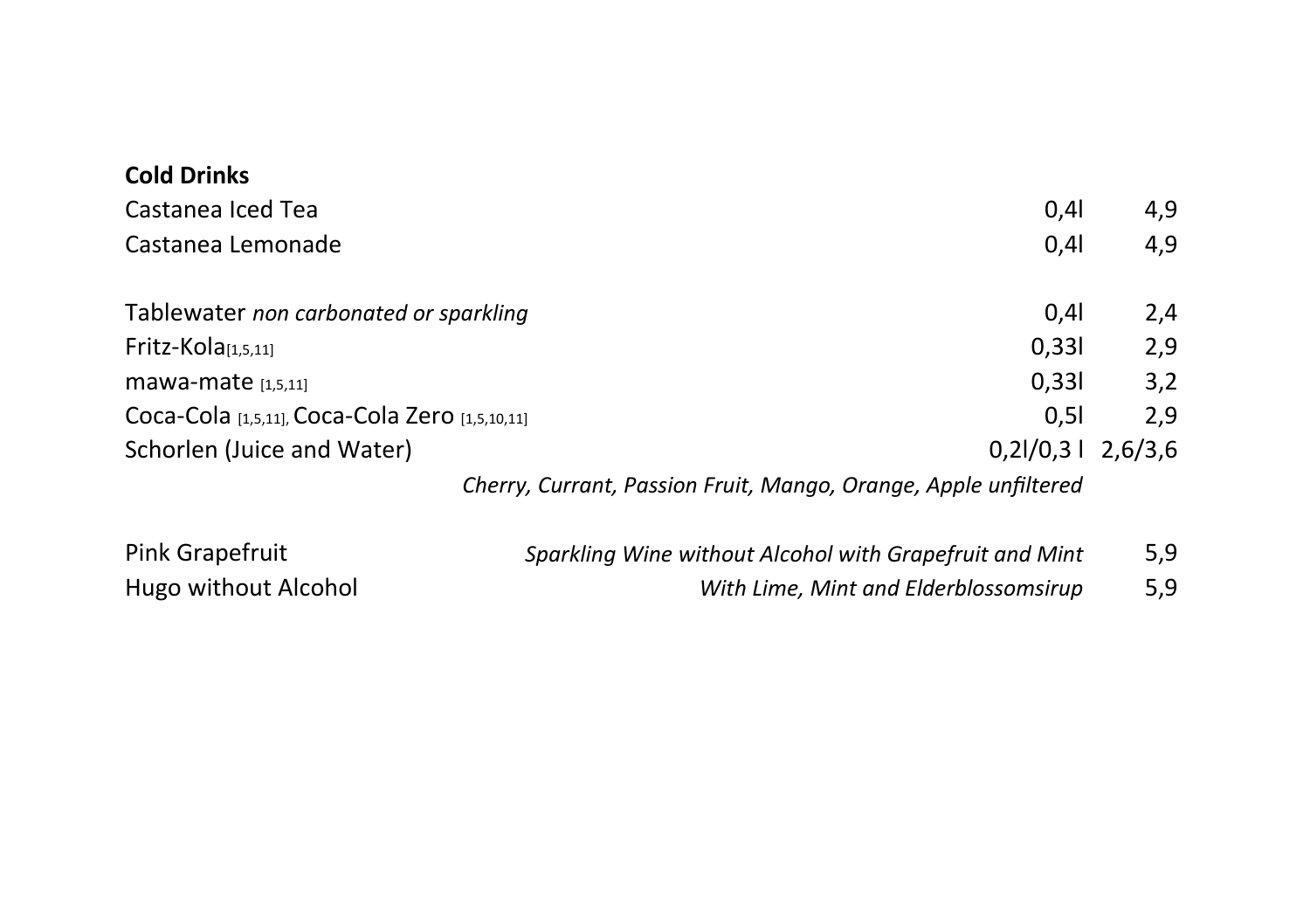# **Freshly pressed Juices**

Apple-carrot-beetroot 0,2l/0,3l 3,5/4,5

Apple-carrot 0,2l/0,3l 3,5/4,5

# **Fresh Salads with Bread**[A]

*fresh from local cultures with Castanea Dressing* **Castanea Salad** 

| small | C<br>5,5 |
|-------|----------|
|       |          |

- *large* 8,9
- with Thuna<sub>[D]</sub> 10,9
- *with Sheep Milks Cheese<sub>[G]</sub>* 10,9
	- *with Chicken* 11,9
	- *with Smoked Salmon* [D] 13,9
		- *with Roastbeef* 13,9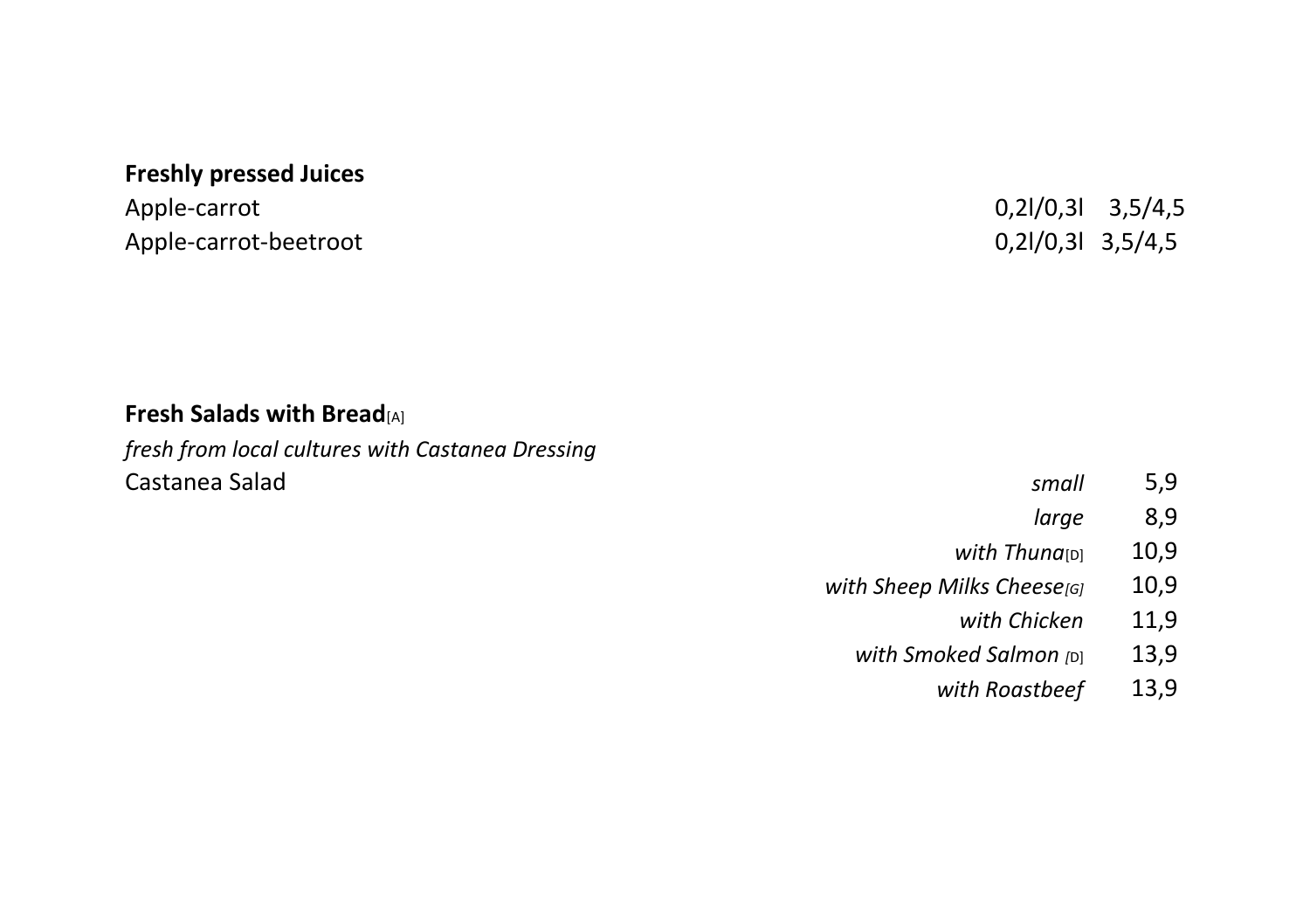#### **Castanea Bagels**[A]

*VEGETARIAN or Vegan*

A **Basel Basel Cheese Cheese Cheese Cheese Cheese Cheese Cheese Cheese Cheese Cheese Cheese Cheese Cheese Cheese Cheese Cheese Cheese Cheese Cheese Cheese Cheese Cheese Cheese** A N **Capri** *Tomato, Mozzarella* [G]*, Aragula-Walnut-Pesto*[H3] 5,9 - 11 Bergamo *Bergamo Gorgonzola* [G], *Pear, Walnut*<sub>[H3]</sub> 5,9  $\frac{d\mathbf{r}}{d\mathbf{r}}$  . **Barcelona** *Grilled Vegetables- Antipasti* 5,9 **DO Tijuana** *Guacamole, Sweet Potatoe* 5,9 **St. Petersburg** *Hard boiled Egg***<sub>[C]</sub>, Tomato, Aragula, Pine Nuts 5,9**  $\blacksquare$ **Colombo** *Avocado , Creme Cheese* [G]*, Tomato, Cucumber* 5,9 A N **Paris** *Camembert* [G]*, Grapes, Honey-Orangemustardsauce*[J]*, Walnut*[H3] 5,9  $\star$ **Ho-Chi-Minh** *Homemade jam, Spread* 5,9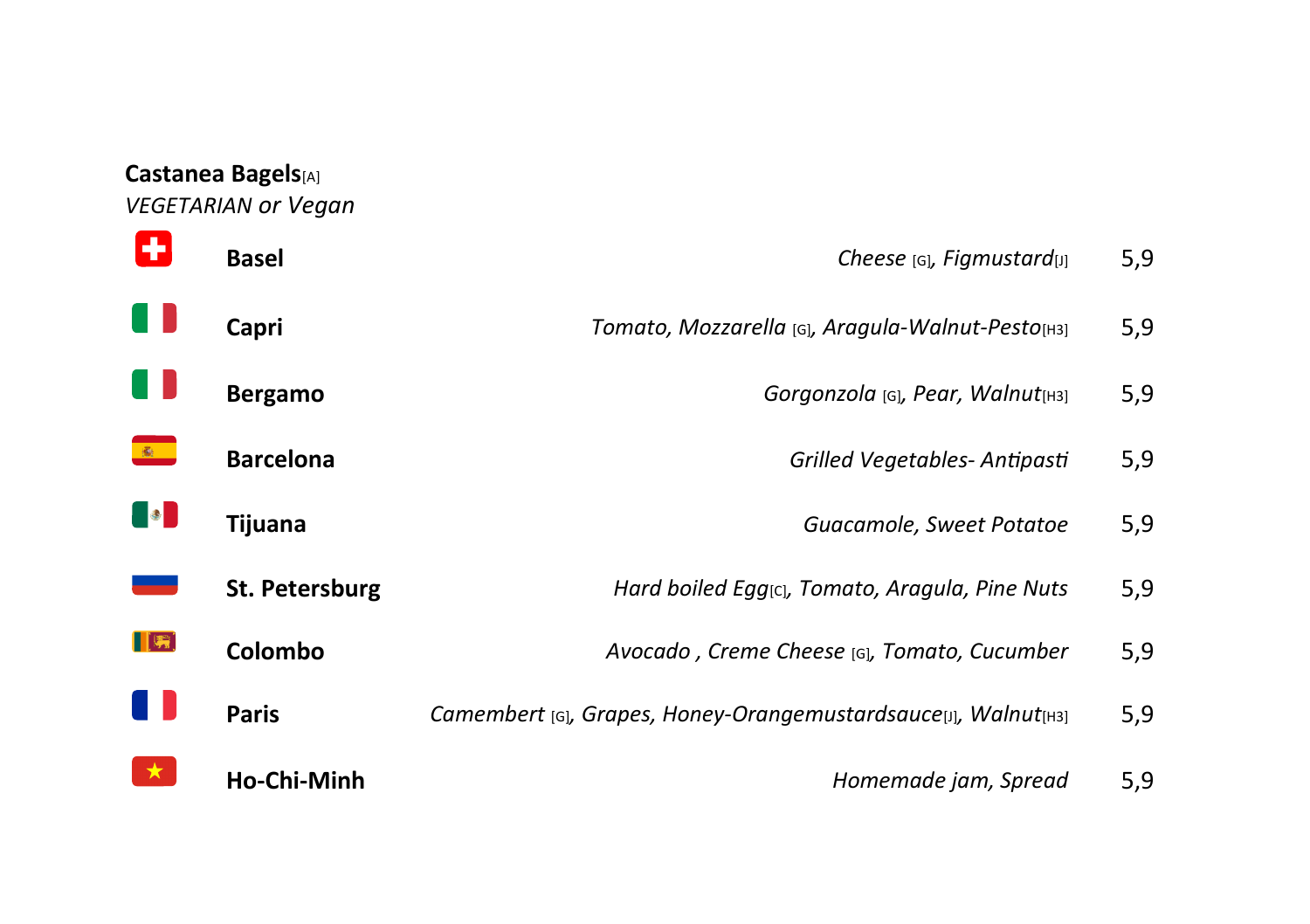|           | <b>Rize</b>   | Hazelnut Creme[H2], Banana, Walnut[H3]               | 5,9 |
|-----------|---------------|------------------------------------------------------|-----|
| $\sim$    | Havanna       | Lemon Creme Cheese [G], Blueberrys, Pine Nuts, Honey | 5,9 |
| ⋐         | <b>Sparta</b> | Goat Milk Cheese [G], Apple, Honey, Walnut[H3]       | 5,9 |
|           | Chicago       | Peanut butter[E], Banana, Honey                      | 5,9 |
|           | Ko Samui      | Scrambled Egg <sub>[C]</sub> , Srirachasauce         | 7,5 |
| $\bullet$ | Goa           | Dal (red lentils) with fresh tomatoes                | 6,9 |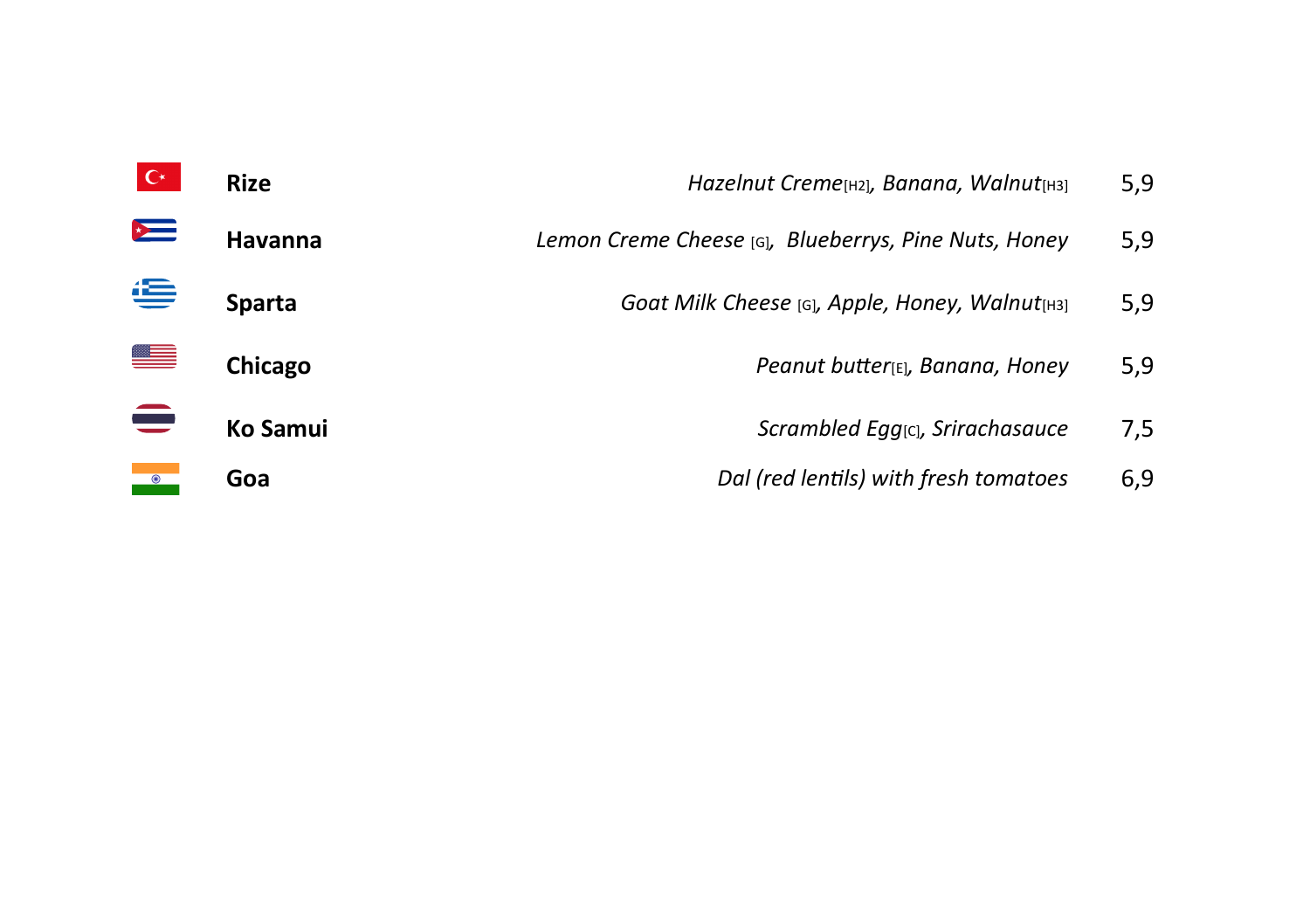#### **Castanea Bagels**[A]

*All Bagels are with cream cheese[G], salad, tomato and cucumber*

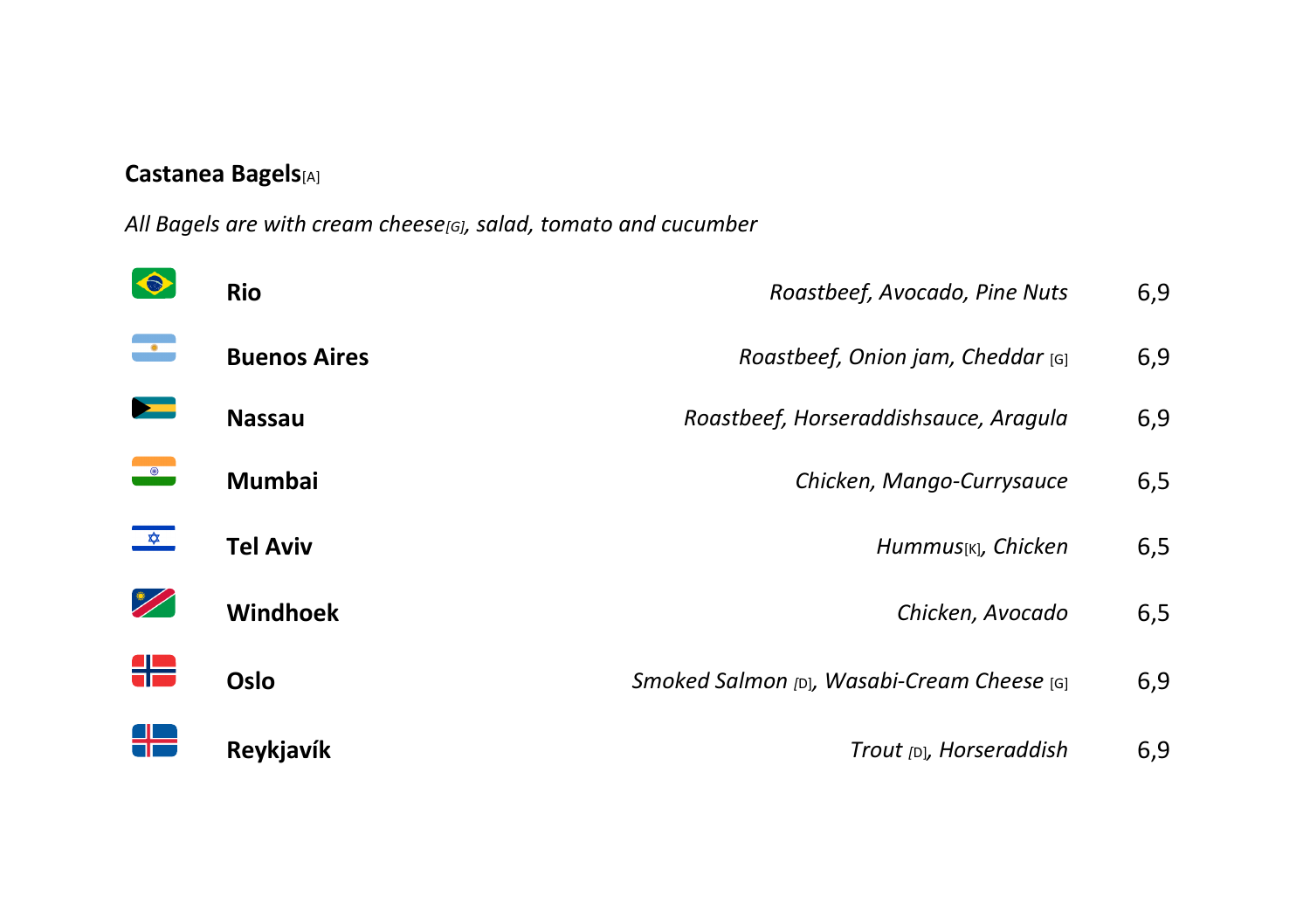|                | <b>Tokyo</b>      | Thuna Creme [D]                                               | 6,9 |
|----------------|-------------------|---------------------------------------------------------------|-----|
| $\equiv$       | <b>Budapest</b>   | Goose Liver, Pear, Walnut[H3]                                 | 6,9 |
| $\equiv$       | <b>Salzburg</b>   | Goose Liver with onion jam                                    | 6,9 |
| $\blacksquare$ | Freiburg          | <b>Black Forest Ham</b> <sup>[2]</sup>                        | 6,5 |
| U              | Parma             | Ham <sub>[2]</sub> , Parmesan [G], Aragula                    | 6,5 |
| ÷              | <b>Bern</b>       | Emmentaler Cheese[G], Ham[2]                                  | 6,5 |
| 業務             | <b>Brisbane</b>   | Salami(2,5), Cheddar [G], Avocado                             | 6,9 |
| $\frac{1}{2}$  | <b>Manchester</b> | $Bacon[2]$ and eggs $[c]$                                     | 7,5 |
|                | <b>New York</b>   | Fried Egg <sub>[C]</sub> , Bacon <sub>[2]</sub> , Cheddar [G] | 7,5 |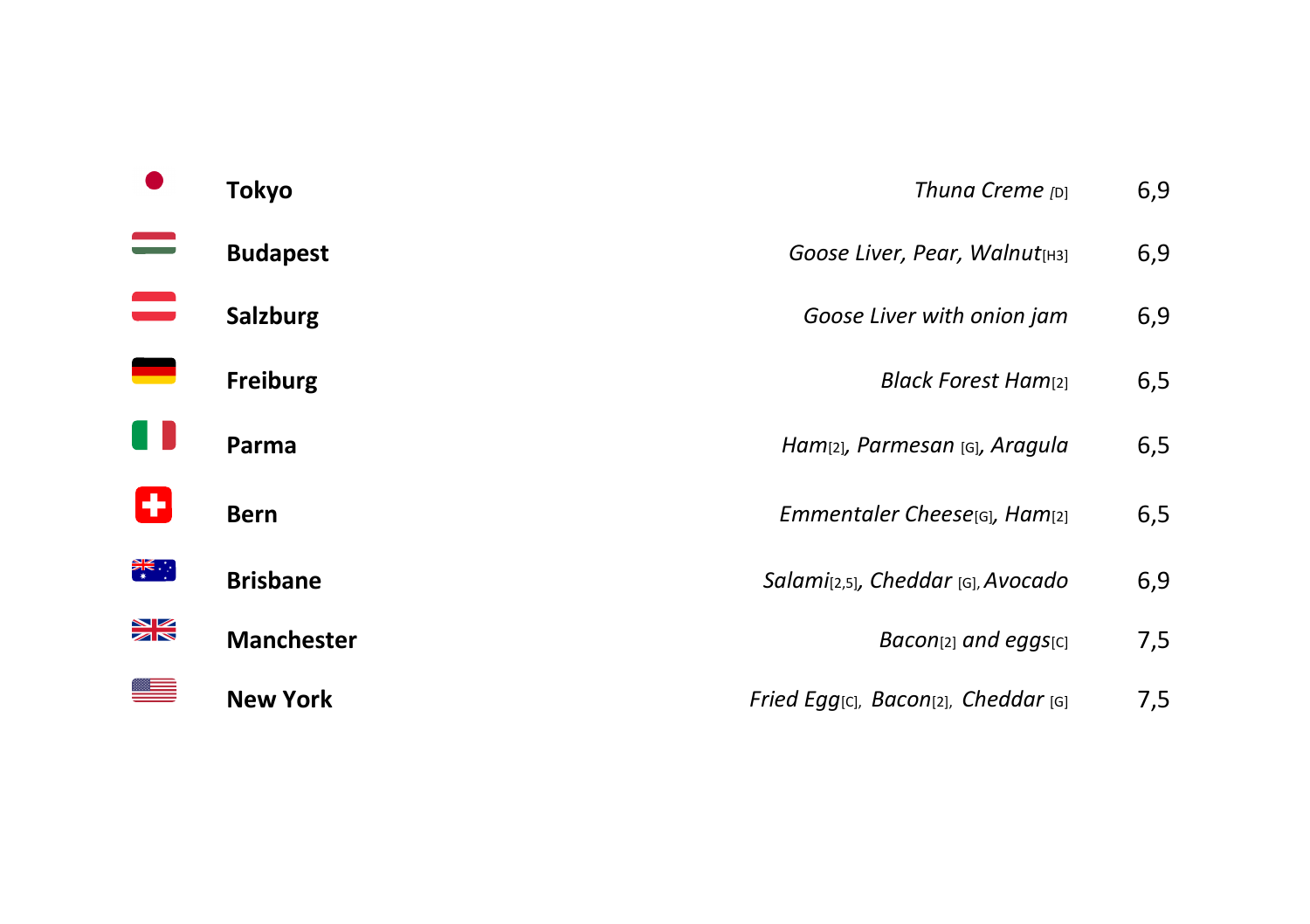# **Castanea Breakfast**

| Fried Egg <sub>[C]</sub>                                                                                   | 5,9  |
|------------------------------------------------------------------------------------------------------------|------|
| Fried Egg <sub>ICI</sub> with Bacon <sub>[2]</sub>                                                         | 6,9  |
| Omelette <sub>[C]</sub>                                                                                    | 6,9  |
| with Cheese <sub>[G]</sub>                                                                                 | 7,9  |
| with Bacon $[2]$                                                                                           | 7,9  |
| with Bacon(2) and Cheese( $G$ )                                                                            | 8,9  |
| Vegetarian with Vegetables                                                                                 | 8,9  |
| Castanea Cheeseplate <sub>[G]</sub> or Sausageplate <sub>[2,4]</sub> or Mixed                              | 9,9  |
| Castanea SMALL                                                                                             |      |
| 2 Bread Rolls[A], Butter[G] Jam                                                                            | 4,9  |
| Castanea MEDIUM                                                                                            |      |
| 2 Bread Rolls(A), Jam, Cheese(G)-or Sausage Selection(2,4), freshly pressed Juice 0,2l                     | 10,9 |
| Castanea LARGE                                                                                             |      |
| 3 Bread Rolls <sub>[A]</sub> Jam, Cheese[G]-and Sausage Selection, Müsli with fresh fruit, freshly pressed |      |
| Juice 0,2l                                                                                                 | 13,9 |
| <b>Bowl of Müsli</b><br>with fresh fruit, Yoghurt $_{[G]}$                                                 | 4,5  |